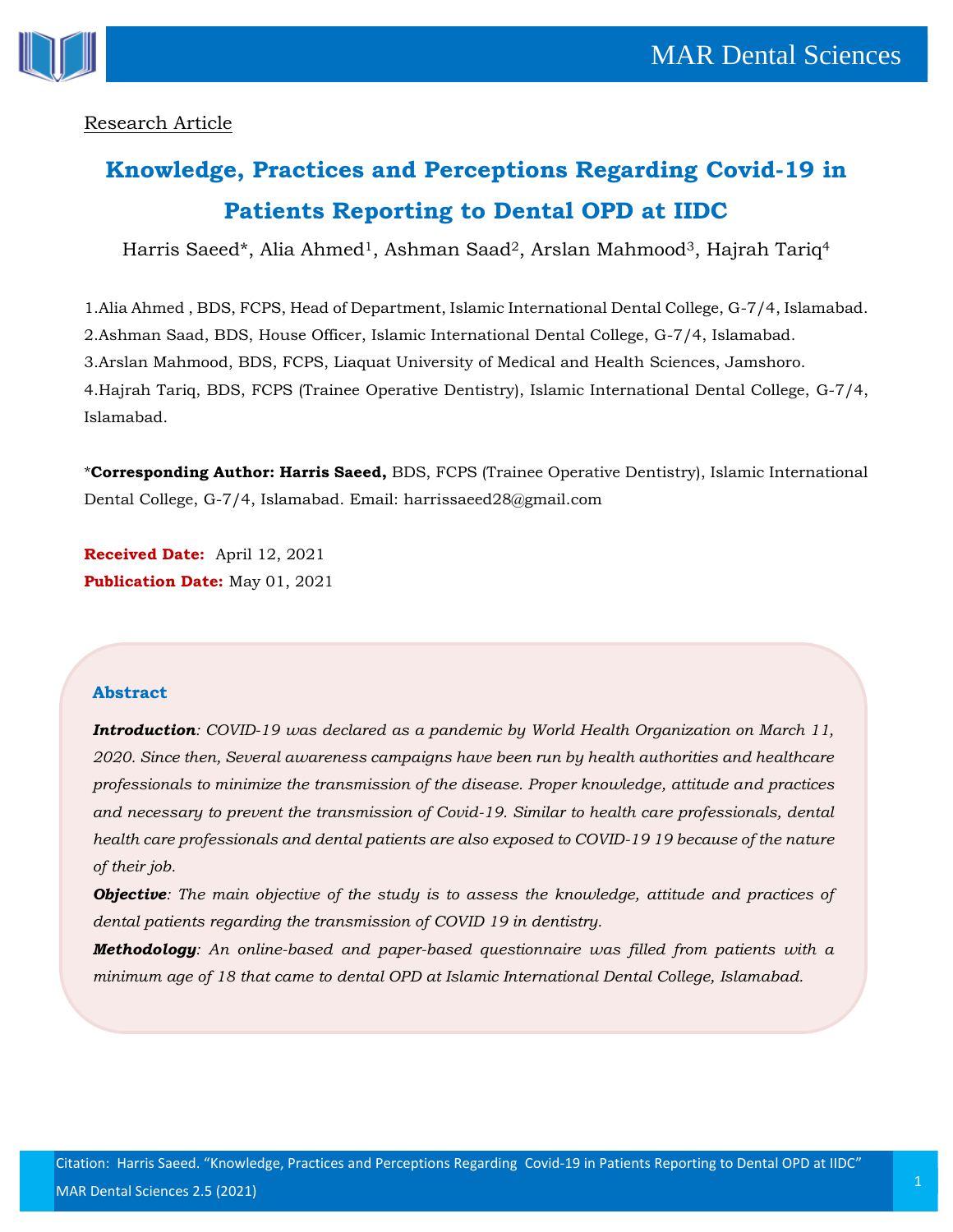

*Significance: This will help in designing awareness campaigns especially targeting dentalrelated knowledge of transmission of Covid-19 and precautions against it general population. Results: A total of 141 patients participated in the study above the age of 18. 69.9 % were nonhealth care related and 30.9 % were healthcare-related individuals. 92.8 % had the idea that Covid-19 is a contagious disease. The majority of the patients had also the idea as to what precautions needed to be taken during the pandemic. However, when the dental-related questions had a considerable drop in percentage in regards to knowledge. 36% did not know about aerosols. 33.6% answered that COVID-19 was not transferable by aerosols and aerosol-generating procedures in dental treatment. 53.3% said that the dentist wore a hazmat suit for his own protection and 25.5% said that the hazmat suit adorned by a dentist is for the patient's protection. 40.9 % said that N95 was mandatory for people not related to the health care profession.*

*Conclusion: The knowledge regarding signs, symptoms and treatment in patients was ample because of the awareness campaigns run in hospitals and media. However, as for dental-related transmission and protection against COVID-19, the knowledge and practices in the population are not appreciable. More needs to be done in regards to the dental awareness regarding COVID-19 19 transmission.*

*Keywords: COVID-19, Infection Control, Knowledge, Practices, Dental Patients.*

#### **Introduction**

Covid-19 has emerged as a respiratory disease that is caused by a novel coronavirus and was first detected in December 2019 in Wuhan, China. The transmissibility and infectivity of this disease are high, with chief complaints include dry cough, fever, myalgia, fatigue and shortness of breath. Now it has been spread to more than 150 countries of the world. **(**1**)** This virus primarily transmits through respiratory droplets produced by coughing or sneezing by an infected person or it can be transmitted by touching contaminated objects or surfaces followed by touching the nose, mouth, or eyes. **(**2**)**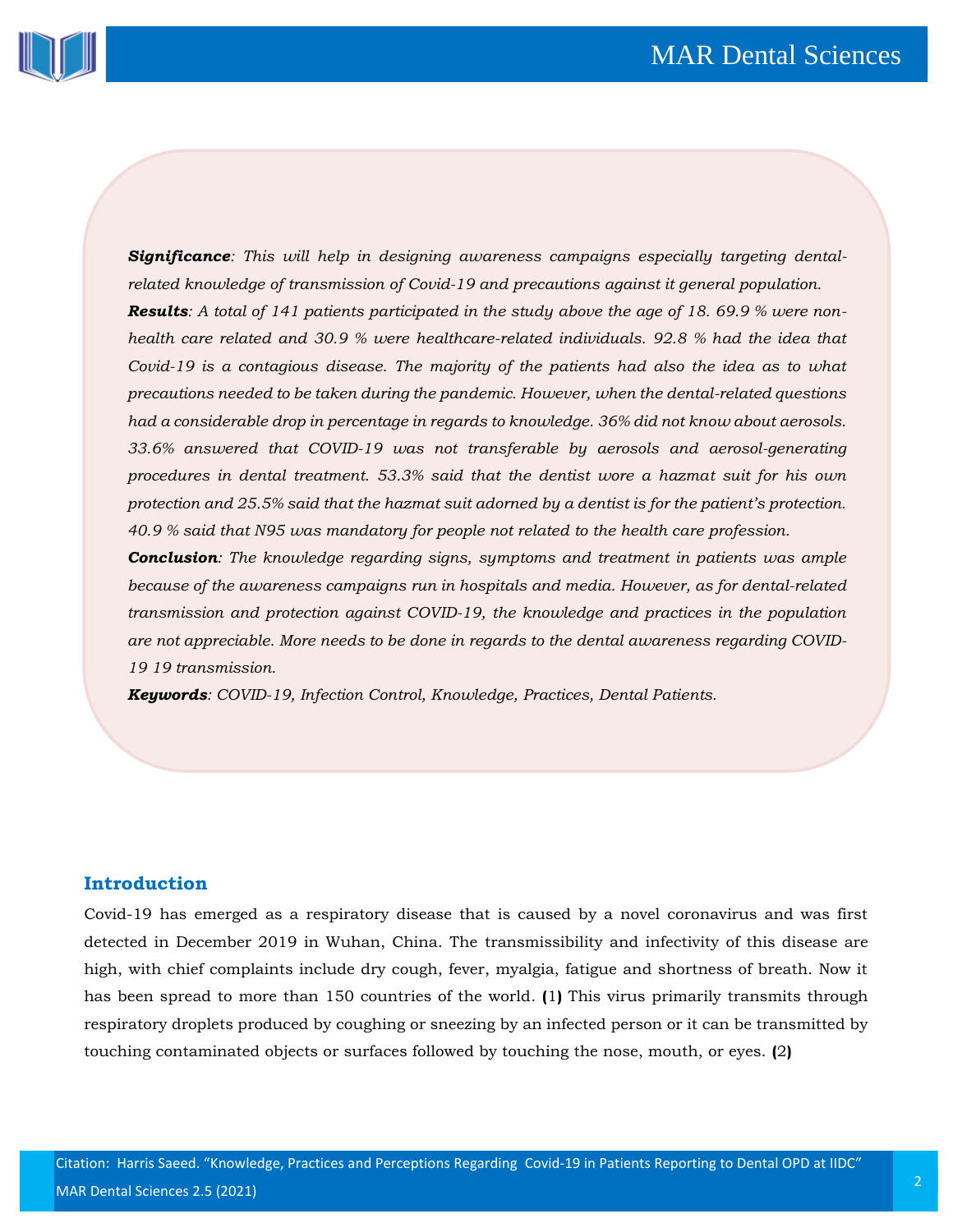

Protection of health care providers and non-healthcare population needs adequate knowledge regarding transmission, source, symptoms and preventive options. Lack of awareness and knowledge as well as misunderstanding and misconceptions among healthcare providers and the population is responsible for late diagnosis, the transmission of infection and inadequate infection control measures. **(**3**)**

This pandemic brought all elective medical health care to a halt, especially the treatments which involve aerosol-generating procedures. The oral health care sector has emerged to be one of the worst-hit, as almost all dental procedures involve aerosol generation. **(**4**)** Dental procedures aerosolize saliva and may lead to airborne contamination as the oral cavity harbors bacteria and viruses from the nose, throat, and respiratory tract. **(**5**)** Educational campaigns increased COVID-19 awareness but it is unclear to what level this campaign of knowledge can be implemented practically and helped in the reduction of COVID-19 infection. **(**6**)**

The present study aims to get an insight into the patient's viewpoint regarding the knowledge of COVID-19 and its transmission, cross-infection in the dental hospital.

#### **Materials and Methods**

Ethical approval was taken from the ethical committee at IIDC, Islamabad. This study was conducted through an online survey form as well as paper and oral survey forms. Participants were described regarding the questionnaire. For those who were unable to participate online, a paper-based questionnaire was given for participation. The questionnaire consisted of two parts, including demographic information and knowledge and perception sections.

#### **Results**

A total of 141 people participated through online and paper-based questionnaires. The ratio of females was higher than males, with and 57.4% and 42.6 respectively. People from all groups participated, with the highest participation ratio among  $18 - 25$  years 41.4%. Participation of non-healthcare individuals was 69.1% as compared to healthcare individuals 30.9%. Level of education found in highest number was Bachelors 52.1%. In the knowledge and perception section, it was observed that 96.5% of people heard about COVID-19. Majority of people 92.8% agreed on the fact that COVID-19 is a contagious disease; while 4.3% did not agree on the statement. The percentage of gender is summarized in **Table 1**. Knowledge and Perception regarding prevention and transmission in general, and in dentistry were various among people and are summarized in following **Table 2**.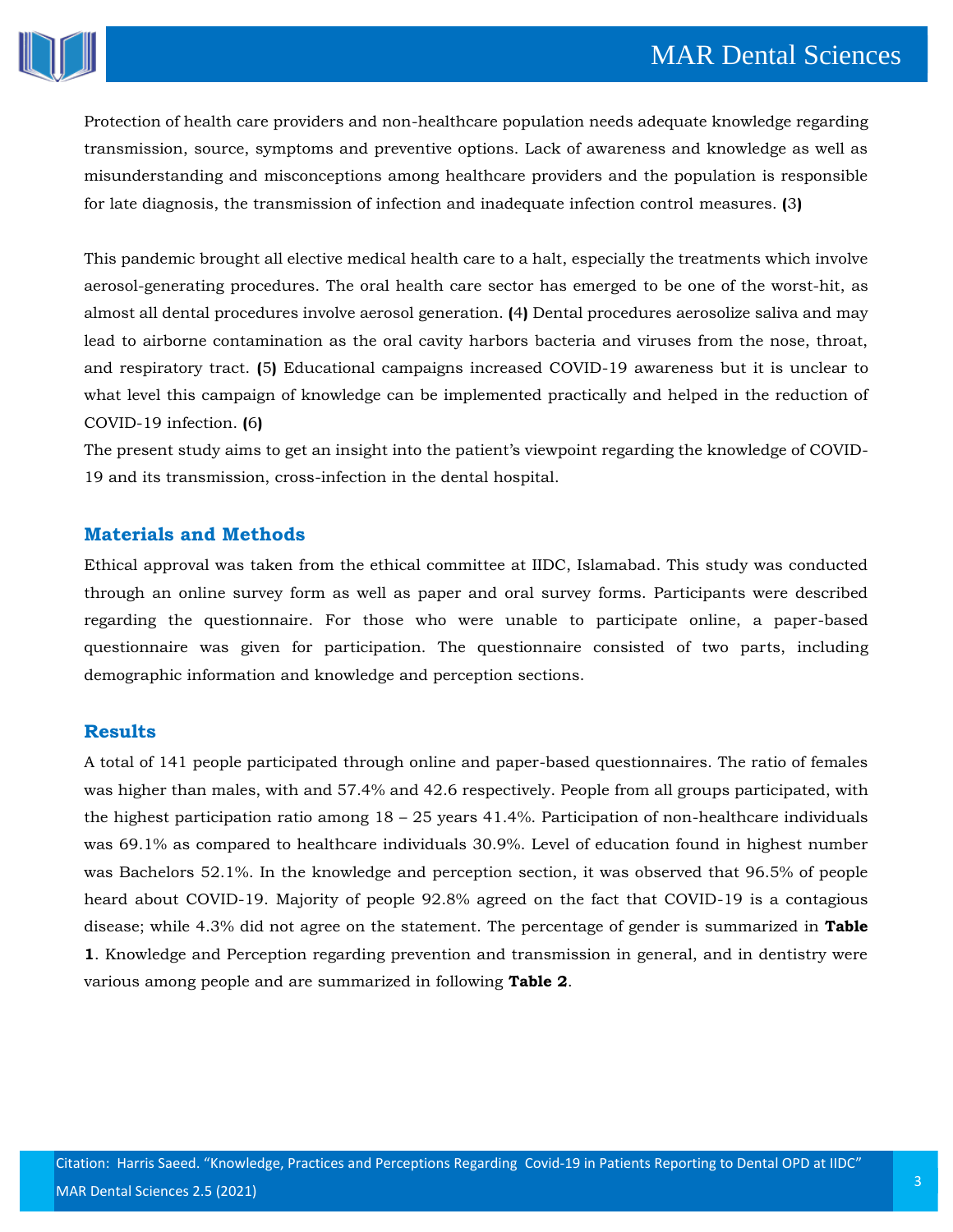

| Gender | <b>Number</b> | Percentage |
|--------|---------------|------------|
| Male   | 60            | 42.6%      |
| Female | 81            | 57.4%      |
| Total  | 141           | 100%       |



| `able |  |
|-------|--|
|-------|--|

| Characteristic | Category               | <b>Number</b> | Percentage |
|----------------|------------------------|---------------|------------|
| Age            | $18 - 25$ years        | 58            | 41.4%      |
|                | $26 - 30$ years        | 45            | 32.1%      |
|                | $31 - 35$ years        | 14            | 10%        |
|                | $36 - 40$ years        | 8             | 5.7%       |
|                | >40 years              | 9             | 6.4%       |
| Profession     | Healthcare - Related   | 43            | 30.9%      |
|                | Non-Healthcare-Related | 98            | 69.1%      |

Citation: Harris Saeed. "Knowledge, Practices and Perceptions Regarding Covid-19 in Patients Reporting to Dental OPD at IIDC"  $\,$  MAR Dental Sciences 2.5 (2021) $\,$   $\,$ 

# **Table 1:** Gender Distribution (n=141)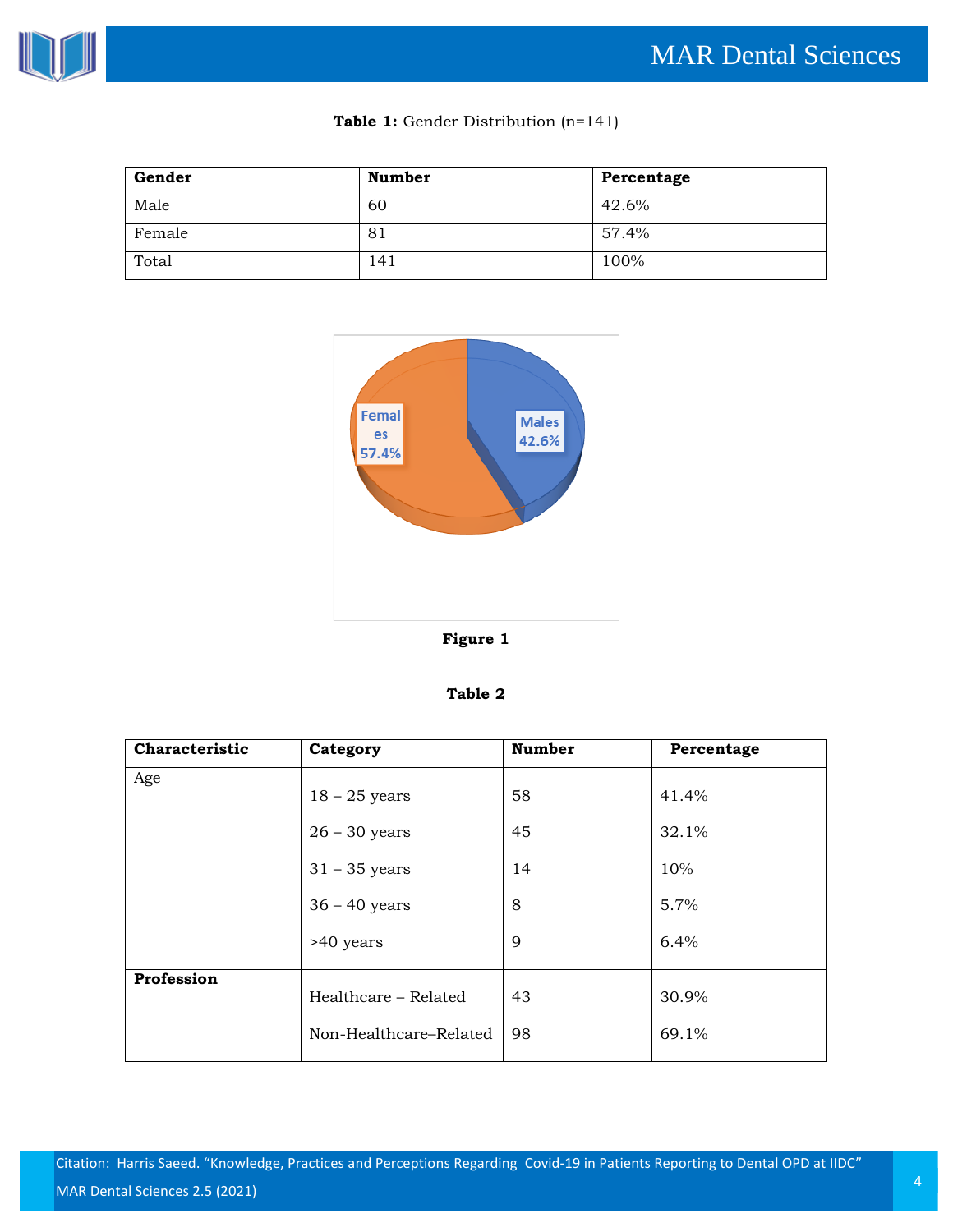

| <b>Marital status</b> | Married          | 53           | 37.6% |
|-----------------------|------------------|--------------|-------|
|                       | Single           | 88           | 62.4% |
| Number of             | < 5              | 41           | 29.3% |
|                       | 5                | 46           | 32.9% |
|                       | >5               | 50           | 35.7% |
|                       |                  |              |       |
| Level of education    | Matriculation    | 3            | 2.1%  |
|                       | Intermediate     | 16           | 11.4% |
|                       | <b>Bachelors</b> | 72           | 52.1% |
|                       | Masters          | 38           | 27.1% |
|                       | Scholar          | 6            | 4.3%  |
|                       | Illiterate       | $\mathbf{1}$ | 0.7%  |
| household             |                  |              |       |



**Figure 2**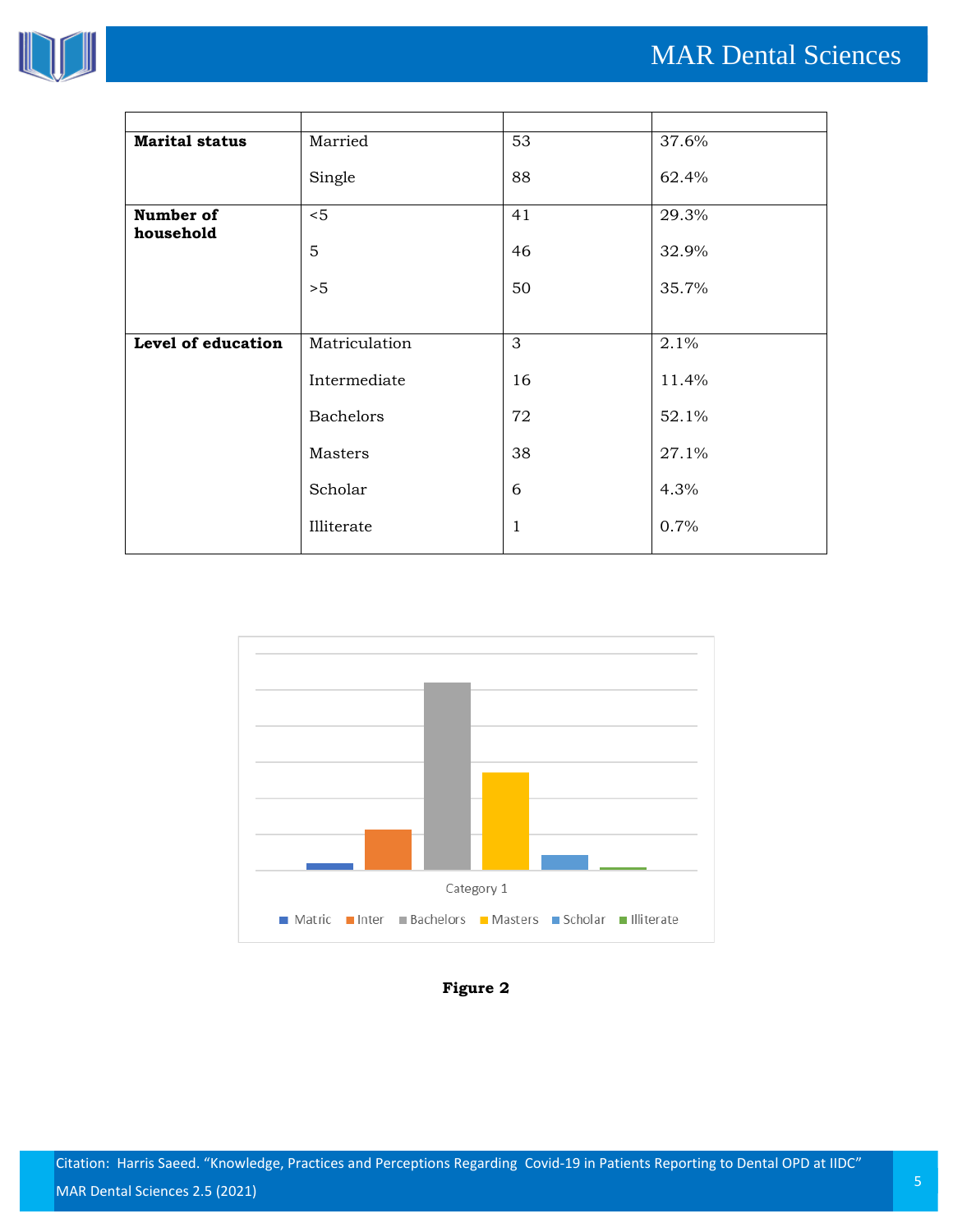

| Question                               | Category       | <b>Number</b> | Percentage |
|----------------------------------------|----------------|---------------|------------|
| Did you hear about<br><b>COVID-19?</b> | Yes            | 136           | 96.5%      |
|                                        | N <sub>o</sub> | 5             | 3.5%       |
| Is COVID-19 a<br>contagious disease?   | Yes            | 128           | 92.8%      |
|                                        | NO.            | 3             | 2.1%       |
|                                        | I don't know   | 2             | 1.4%       |
| What is the cause<br>of COVID-19?      | Virus          | 134           | 95%        |
|                                        | Bacteria       | 2             | 1.4%       |
|                                        | Other          | 5             | 3.6%       |
| What is the<br>incubation period of    | $2-5$ days     | 5             | 3.6%       |
| <b>COVID-19?</b>                       | $3-14$ days    | 128           | 91.4%      |
|                                        | $1-14$ days    | $\mathbf{1}$  | 0.7%       |
|                                        | I don't know   | 5             | 3.6%       |
| What is the<br>treatment of this       | Anti Viral     | 38            | 34.3%      |
| disease?                               | Anti Biotics   | 6             | 4.3%       |
|                                        | No Treatment   |               |            |
|                                        |                | 66            | 47.1%      |

### **Table 3:** Percentages of Education Level

| dangerous?                 | Individuals with<br>weak immune<br>system | 117 | 83.6% |
|----------------------------|-------------------------------------------|-----|-------|
|                            | I don't know                              | 15  | 10.6% |
| Fever is the<br>symptom of | Yes                                       | 134 | 95%   |
| COVID-19                   | NO.                                       |     |       |

5

3.6%

10.7%

5.6%

31

8

I don't know

In healthy individuals

**In which** 

**circumstances the disease can become**  Other (Isolation etc)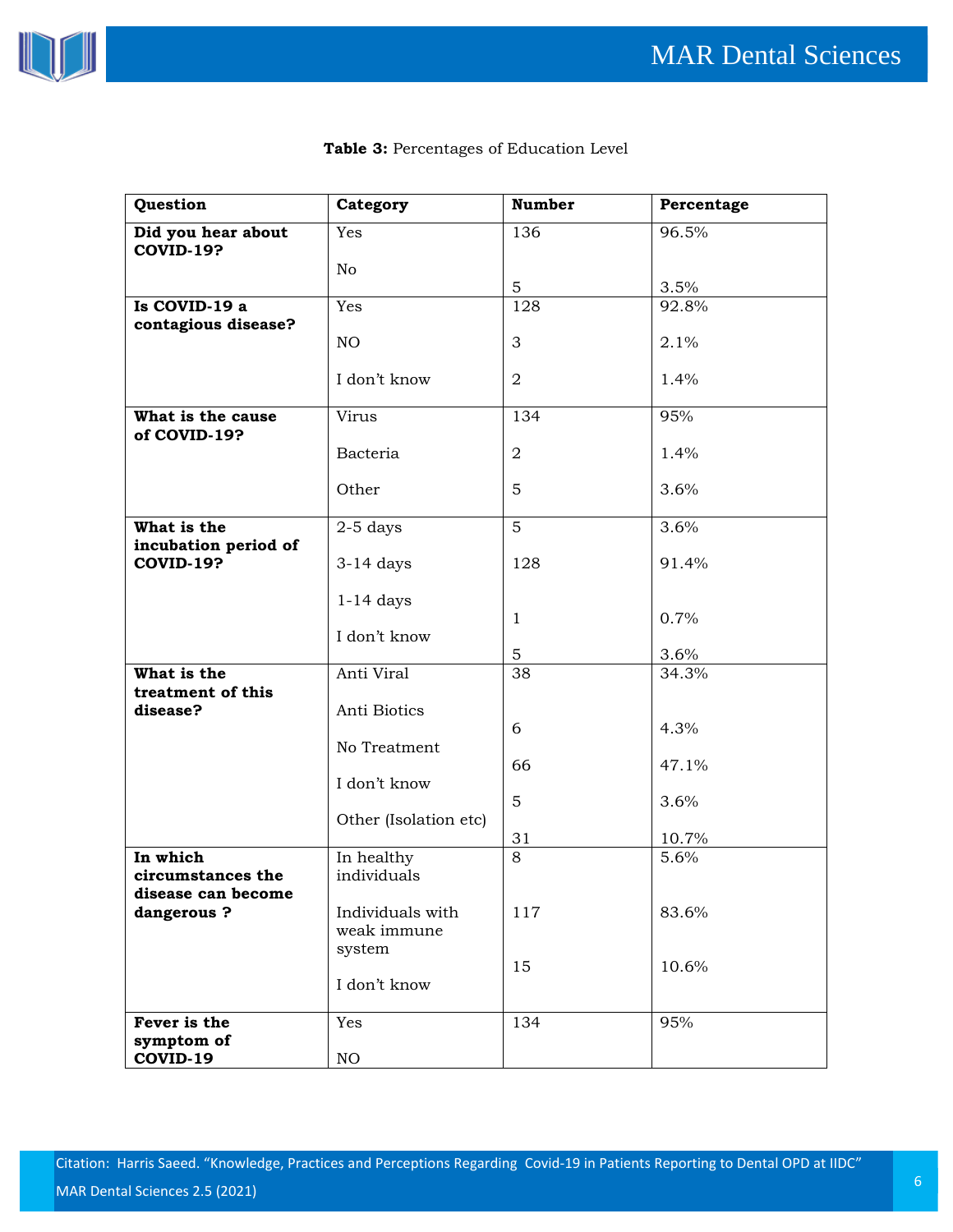

|                                                |                        | 5              | 3.5%     |
|------------------------------------------------|------------------------|----------------|----------|
| Cough is the                                   | Yes                    | 134            | 95%      |
| symptom of                                     |                        |                |          |
| COVID-19                                       | No                     | $\overline{7}$ | 5%       |
|                                                |                        |                |          |
| Sore throat is the                             | Yes                    | 127            | 90.4%    |
| symptom of                                     |                        |                |          |
| COVID-19                                       | No                     | 13             | 10.6%    |
|                                                |                        |                |          |
| Diarrhea is the                                | Yes                    | 80             | 57.1%    |
| symptom of                                     |                        |                |          |
| COVID-19                                       | No                     | 55             | 39.3%    |
|                                                |                        |                |          |
|                                                | I don't know           | 6              | 3.6%     |
| Body pain is the                               | Yes                    | 125            | 88.7%    |
| symptom of COVID-19                            |                        |                |          |
|                                                | No                     | 16             | 11.3%    |
| Headache is symptom                            | Yes                    | 103            | 73%      |
| of COVID-19                                    |                        |                |          |
|                                                | No                     | 35             | 24.8%    |
|                                                |                        |                |          |
|                                                | I don't know           | 3              | 3.1%     |
| Do you know what are                           | Yes                    | 93             | 66.9%    |
| aerosols?                                      |                        |                |          |
|                                                | N <sub>0</sub>         | 46             | 33.1%    |
|                                                |                        |                |          |
|                                                |                        |                |          |
| Is virus transferable                          | Yes                    | 89             | 66.4%    |
| through aerosols of                            |                        |                |          |
| dental procedures?                             | No                     | 45             | 33.6%    |
|                                                |                        |                |          |
|                                                | I don't know           |                |          |
|                                                |                        |                |          |
| Why do you think the                           | Protection of both i.e | 76             | 53.3%    |
| dentist wears the                              | the dentist and the    |                |          |
| white protection suit                          | patient.               |                |          |
| for?                                           |                        | 35             | $25.5\%$ |
|                                                | For Dentists           |                |          |
|                                                | protection             | 30             | 21.2%    |
|                                                |                        |                |          |
|                                                | For patient's          |                |          |
|                                                | protection.            |                |          |
|                                                |                        |                |          |
| Disease can be                                 | Yes                    | 124            | 89.2%    |
| transmitted directly                           |                        |                |          |
| through contact with<br>soiled (with aerosols, | No                     | 10             | 7.2%     |
|                                                | I don't know           | 6              | 4.2%     |
| cough droplets etc)<br>surfaces                |                        |                |          |
| Disease can be                                 | Yes                    | 132            | 95%      |
|                                                |                        |                |          |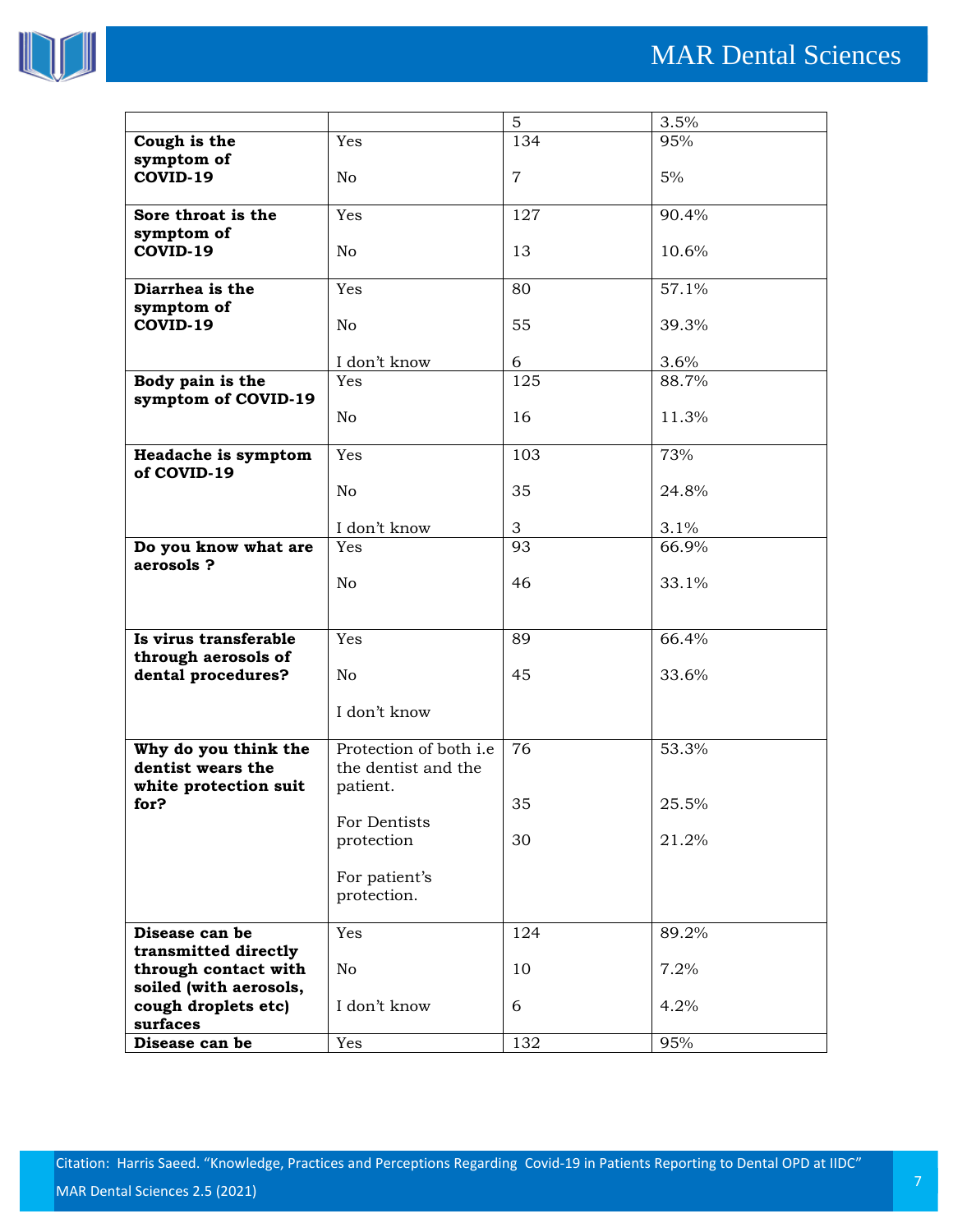

| transmitted directly<br>through contact with<br>infected individual | No               | $\overline{7}$ | 5%    |
|---------------------------------------------------------------------|------------------|----------------|-------|
| (handshake, hugging)                                                | I don't know     | $\overline{2}$ | 1.4%  |
| Should I be visiting<br>dentist if it is not an                     | Yes              | 89             | 63.1% |
| emergency during the<br>pandemic?                                   | No               | 52             | 36.8% |
| In suspecting<br>infection with                                     | Yes              | 136            | 96.4% |
| COVID-19, I will<br>measure fever                                   | N <sub>0</sub>   | 5              | 3.6%  |
| In suspecting                                                       | Yes              | 119            | 84.3% |
| infection with<br>COVID-19, I will<br>visit physician               | No               | 6              | 4.2%  |
|                                                                     | Other            | 16             | 11.3% |
| COVID-19 can be<br>treated at home                                  | Yes              | 97             | 70.3% |
|                                                                     | N <sub>o</sub>   | 34             | 24.6% |
| <b>Dental Health</b><br>education                                   | Yes              | 127            | 91.4% |
| can prevent<br>COVID-19                                             | No               | 10             | 7.4%  |
| In order to prevent<br>contracting and                              | Most of the time | 127            | 92%   |
| spreading COVID-19,<br>when do you use                              | Always           | $\overline{7}$ | 4.9%  |
| protective masks?                                                   | <b>Never</b>     | 6              | 4.3%  |
|                                                                     |                  |                |       |
| Do you think N95<br>mask is mandatory for                           | Yes              | 56             | 40.9% |
| non-health<br>professionals?                                        | No               | 77             | 56.2% |
|                                                                     | I don't know     | 6              | 4.2%  |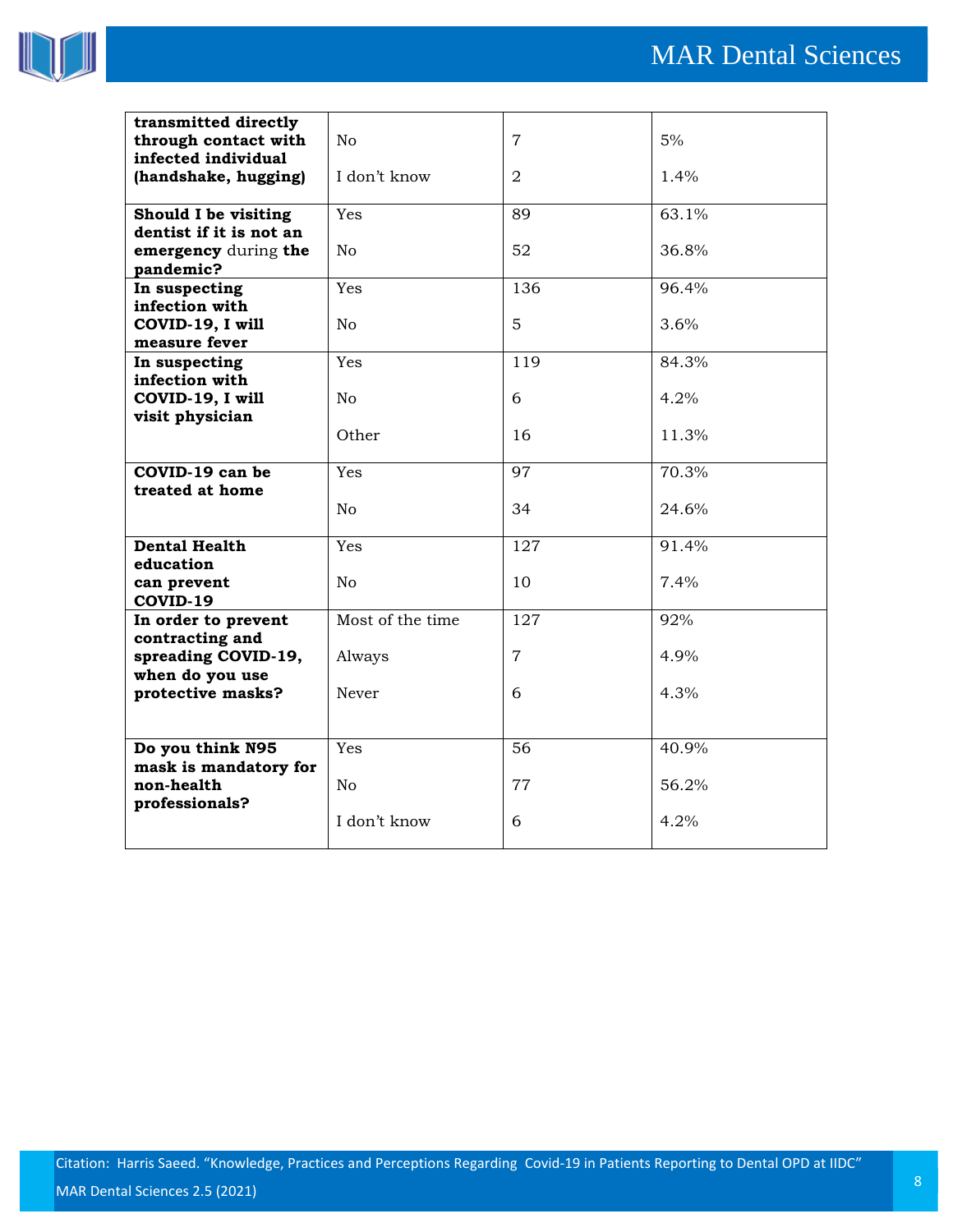





## **Discussion**

The attitude, knowledge and perception of specific illness caused by infectious agents can be affected by different factors e.g. depth of illness, the severity of transmission and rate of fatality. Attitude, knowledge and perception of COVID-19 are continuously growing day by day since it was announced as Pandemic by WHO **(**7**)**. Complete outcome and clinical features of COVID-19 are still not completely understood; although cough, fever and dyspnea are among the most commonly associated symptoms **(**8**)**. Clinical Oral health care workers, particularly the dentist, are exposed to fluid and aerosols, particularly from the oral cavity during a common dental procedure such as dental scaling, restoration, and extraction. **(**9**)** Of the respondents, over 96% had knowledge of causes and symptoms regarding the cause and transmission of COVID 19. Over 92% also said that they wear a mask most of the times. However, when they were asked about the relation between dentistry and COVID-19, around 33% said that the virus was not transferable through dental procedures. Regarding hazmat suit, 53% of respondents said that it was for the protection of both the dentist and the patient. 63.1% of individuals replied that they can visit a dentist even if its, not an emergency.

Respondents 83% had also a good idea about the circumstances in which the disease was dangerous i.e weak immune system. As for the treatment, the ratio was divided between antivirals, antibacterials and isolation. 91.4% agreed that dental health education can help educate people about the transmission and prevention of COVID-19 in dentistry.

As per various findings in the study, it will not be incorrect to come up with good efforts in knowledge delivery, attitude measurement and various perspectives among the population. Particular facts of dentistry like aerosols, aerosol-generating procedures (AGPs) and how they help in the transmission of the disease can be highlighted in media and dental campaigns. Moreover, patients reporting to dental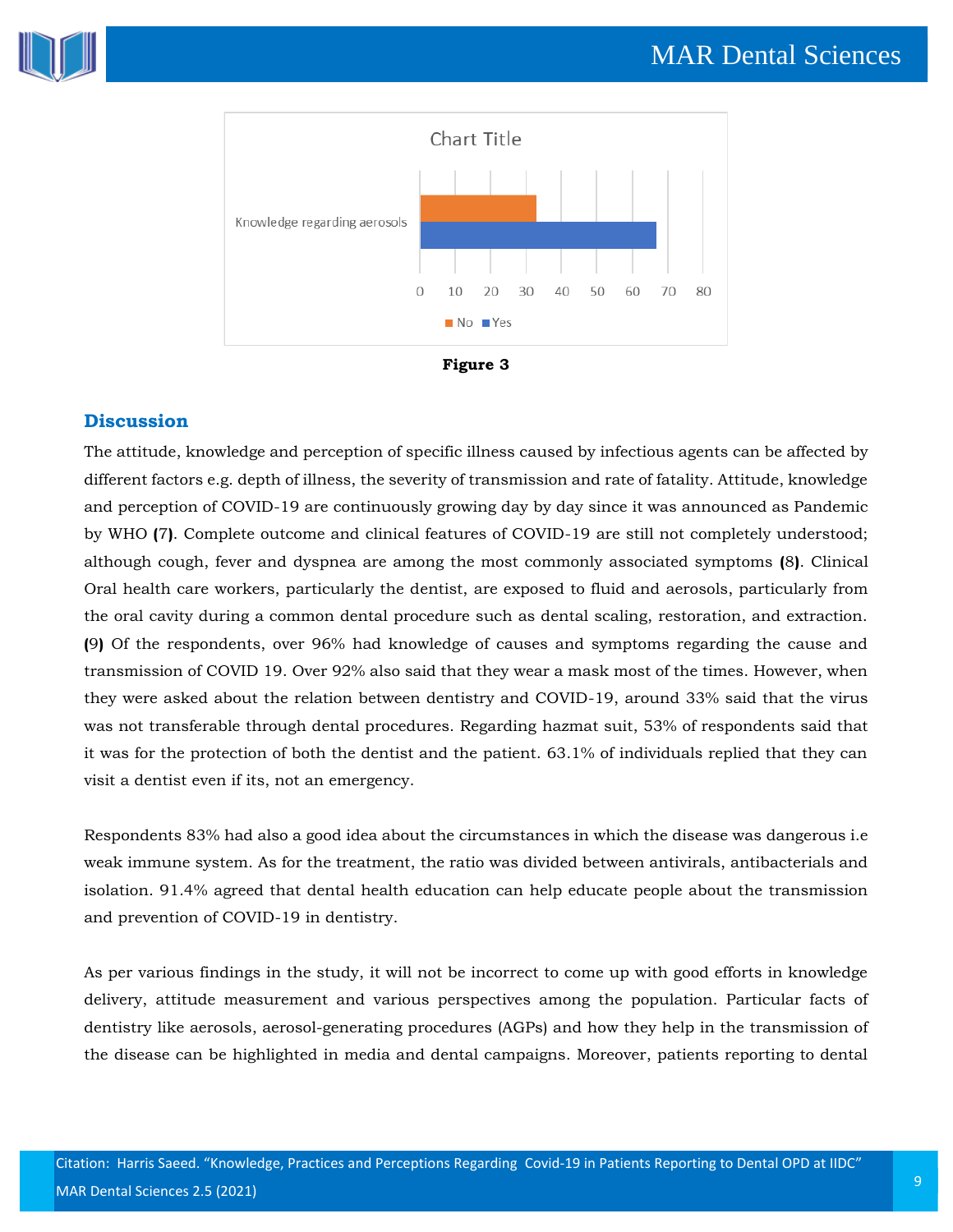

OPDs must be told about the AGPs and the danger of transmission related to it. By providing correct awareness about the disease in largely populated areas and various communities, it may improve the measures against its prevention.

The back draw of the study was that it was conducted in an urban area where most of the patients were Urban residents. Data related to rural areas are lacking in this regard.

## **Conclusion**

The study showed that good knowledge, attitude and perception against the disease were high in the majority of the population towards COVID-19. However, knowledge of dental-related transmission of the disease was not sufficient. Campaigns need to be run for awareness. Keeping in mind the rapidly changing situation of the COVID-19 pandemic, it may be argued that the concerns and knowledge might change. For this purpose, the population must be updated on the guidelines against COVID-19 on a regular basis.

#### **ACKNOWLEDGMENT**

No specific funding was obtained for this study.

#### **DISCLOSURE**

*Ethical approval***:** The research was approved by the ethics committee at IIDC, Islamabad (Reference no. IIDC/IRC/2021/001/005). All procedures performed in this study were in accordance with the institutional and/or national research committee and with the 1964 Helsinki declaration and its later amendments or comparable ethical standards.

*Informed consent:* Informed written consent was obtained from all the participants included in the study*.*

*Conflict of interest:* The authors declare no conflict of interest.

# **References**

1. [Zhong B-L, Luo W, Li H-M, Zhang Q-Q, Liu X-G, Li W-T, et al.](https://www.google.com/search?q=Knowledge%2C+attitudes%2C+and+practices+towards+COVID-19+among+Chinese+residents+during++the+rapid+rise+period+of+the+COVID-19+outbreak%3A+a+quick+online+cross-sectional+survey&sxsrf=ALeKk0339Lll6BS808a3z_zxba9rzcFBzA%3A1618890299982&ei=O05-YNi1O-fC3LUP3v-agAI&oq=Knowledge%2C+attitudes%2C+and+practices+towards+COVID-19+among+Chinese+residents+during++the+rapid+rise+period+of+the+COVID-19+outbreak%3A+a+quick+online+cross-sectional+survey&gs_lcp=Cgdnd3Mtd2l6EAMyBwgjEOoCECcyBwgjEOoCECcyBwgjEOoCECcyBwgjEOoCECcyBwgjEOoCECcyBwgjEOoCECcyBwgjEOoCECcyBwgjEOoCECcyBwgjEOoCECcyBwgjEOoCECdQuVZYuVZg9VdoAXACeACAAQCIAQCSAQCYAQGgAQGgAQKqAQdnd3Mtd2l6sAEKwAEB&sclient=gws-wiz&ved=0ahUKEwiYv4qq9IvwAhVnIbcAHd6_BiAQ4dUDCA4&uact=5) "Knowledge, attitudes, and practices [towards COVID-19 among Chinese residents during the rapid rise period of the COVID-19 outbreak: a](https://www.google.com/search?q=Knowledge%2C+attitudes%2C+and+practices+towards+COVID-19+among+Chinese+residents+during++the+rapid+rise+period+of+the+COVID-19+outbreak%3A+a+quick+online+cross-sectional+survey&sxsrf=ALeKk0339Lll6BS808a3z_zxba9rzcFBzA%3A1618890299982&ei=O05-YNi1O-fC3LUP3v-agAI&oq=Knowledge%2C+attitudes%2C+and+practices+towards+COVID-19+among+Chinese+residents+during++the+rapid+rise+period+of+the+COVID-19+outbreak%3A+a+quick+online+cross-sectional+survey&gs_lcp=Cgdnd3Mtd2l6EAMyBwgjEOoCECcyBwgjEOoCECcyBwgjEOoCECcyBwgjEOoCECcyBwgjEOoCECcyBwgjEOoCECcyBwgjEOoCECcyBwgjEOoCECcyBwgjEOoCECcyBwgjEOoCECdQuVZYuVZg9VdoAXACeACAAQCIAQCSAQCYAQGgAQGgAQKqAQdnd3Mtd2l6sAEKwAEB&sclient=gws-wiz&ved=0ahUKEwiYv4qq9IvwAhVnIbcAHd6_BiAQ4dUDCA4&uact=5)  [quick online cross-sectional survey](https://www.google.com/search?q=Knowledge%2C+attitudes%2C+and+practices+towards+COVID-19+among+Chinese+residents+during++the+rapid+rise+period+of+the+COVID-19+outbreak%3A+a+quick+online+cross-sectional+survey&sxsrf=ALeKk0339Lll6BS808a3z_zxba9rzcFBzA%3A1618890299982&ei=O05-YNi1O-fC3LUP3v-agAI&oq=Knowledge%2C+attitudes%2C+and+practices+towards+COVID-19+among+Chinese+residents+during++the+rapid+rise+period+of+the+COVID-19+outbreak%3A+a+quick+online+cross-sectional+survey&gs_lcp=Cgdnd3Mtd2l6EAMyBwgjEOoCECcyBwgjEOoCECcyBwgjEOoCECcyBwgjEOoCECcyBwgjEOoCECcyBwgjEOoCECcyBwgjEOoCECcyBwgjEOoCECcyBwgjEOoCECcyBwgjEOoCECdQuVZYuVZg9VdoAXACeACAAQCIAQCSAQCYAQGgAQGgAQKqAQdnd3Mtd2l6sAEKwAEB&sclient=gws-wiz&ved=0ahUKEwiYv4qq9IvwAhVnIbcAHd6_BiAQ4dUDCA4&uact=5)". Int J Biol Sci. 2020;16(10):1745–52.